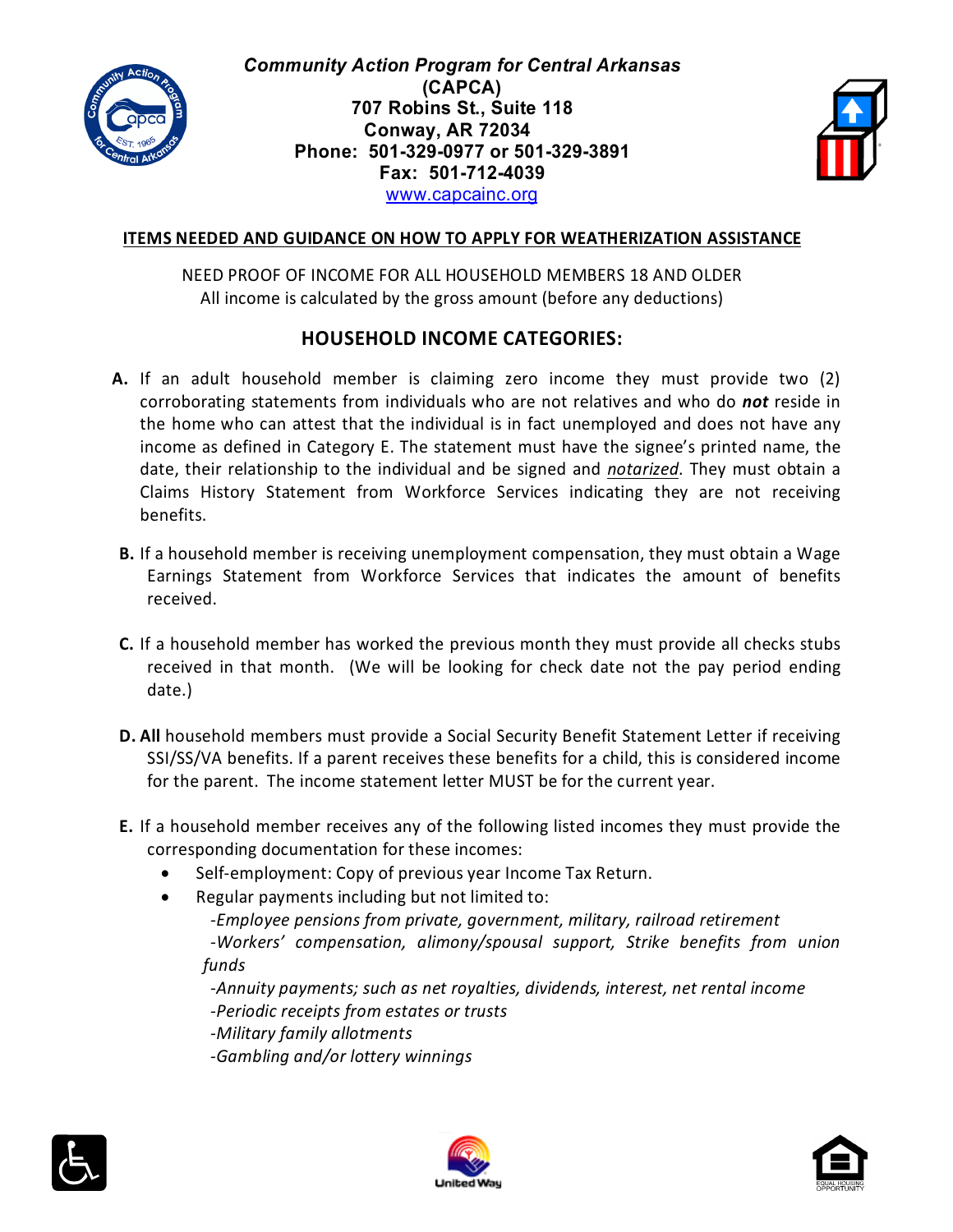

*Community Action Program for Central Arkansas* **(CAPCA) 707 Robins St., Suite 118 Conway, AR 72034 Phone: 501-329-0977 or 501-329-3891 Fax: 501-712-4039** [www.capcainc.org](http://www.capcainc.org/)



- If a household member is reporting a **disabled individual**, proof of the disability must be provided to receive a priority point for a disabled person in the household. The disabled person must be a recipient of Rehabilitation Services, receive Social Security Disability, Veterans Disability, services under the Developmental Disabilities Act.
- Clients are required to submit a copy of all of their **utility bills** for the previous 12 months so we can calculate the energy burden on your family.
- Applicants who rent must have a completed **Lessor Agreement**. Landlords are encouraged to contribute to the cost of the Weatherization of the residence but are not required to do so.

## ALL APPLICATIONS AND SUPPORTING DOCUMENTS MUST BE LEGIBLE AND COMPLETE, INCLUDING SOCIAL SECURITY NUMBERS AND PHONE NUMBERS.

Potential Weatherization Clients should be advised that Weatherization Services are provided in accordance to the Department of Energy's point system guidelines. Once your application has been approved you will be notified and be placed on a waiting list. It is the applicant's responsibility to notify CAPCA of any contact information changes as soon as they occur, as not to delay the Weatherization process. Applicants are encouraged to provide two (2) contact numbers so they can be reached easily. Every attempt will be made to contact the applicant to schedule an initial audit on their home a week in advance of the audit date. **Approval of an application is not a guarantee the home will qualify for Weatherization services.**

| <b>Family Size</b> | 2019 Household Income |
|--------------------|-----------------------|
|                    | \$24,980              |
| 2                  | \$33,820              |
| 3                  | \$42,660              |
| 4                  | \$51,500              |
| 5                  | \$60,340              |
| 6                  | \$69,180              |
|                    | \$78,020              |
| 8                  | \$86,860              |

### **Incomplete applications cannot be processed and will delay the Weatherization Process**

### **Each additional member add: \$8,840**

For assistance or guidance in completing your application please contact our Weatherization office at 501-329-3891 ext. 2123





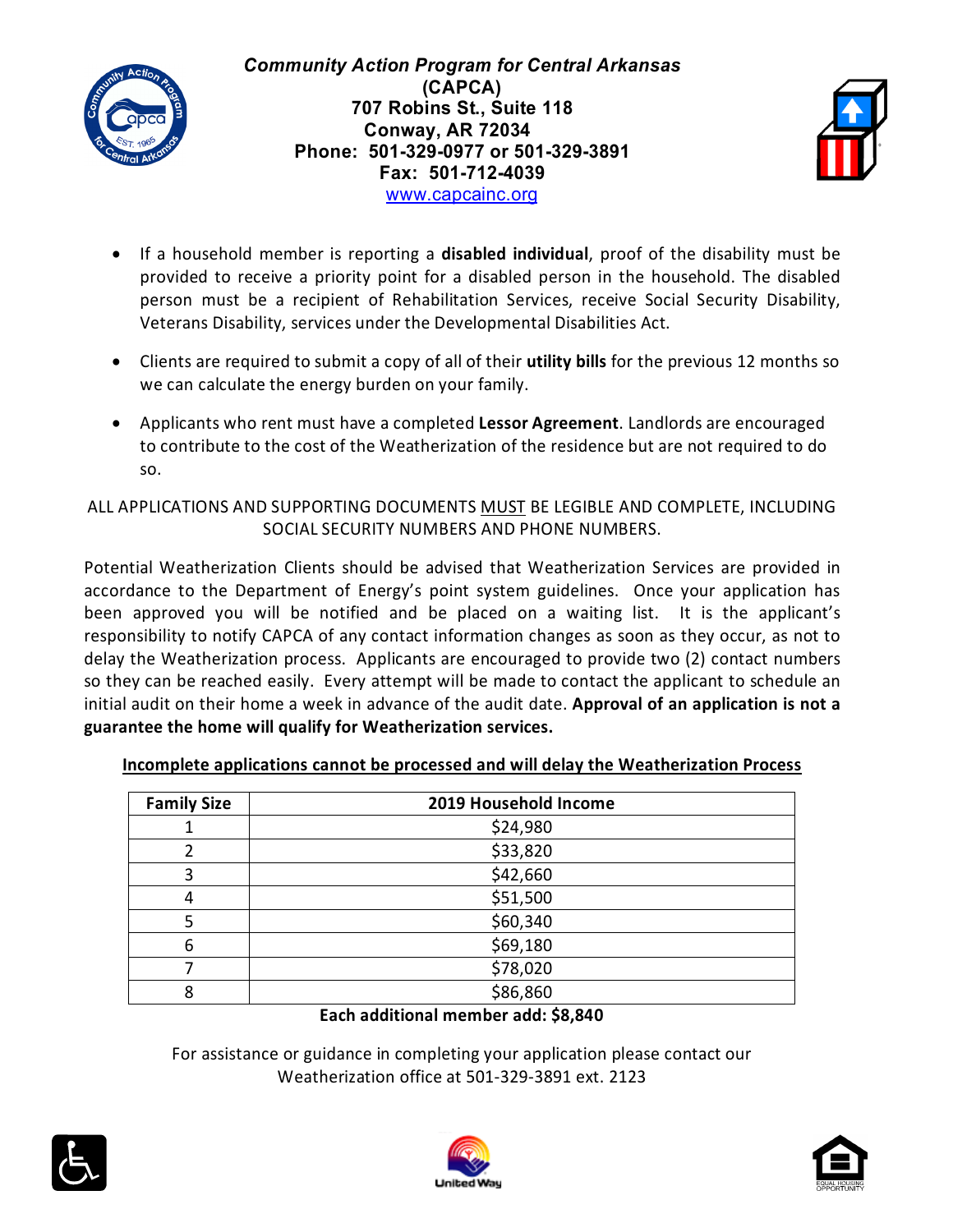

# Fi **ARKANSAS WEATHERIZATION ASSISTANCE PROGRAM**

ICAC mic Development Commission

| Weatherization<br>Works |  |
|-------------------------|--|

*Please complete all sections of this application. Failure to do so may delay your approval. If you have any questions about this application and how to complete it, please call:* 

*\_\_\_\_\_\_\_\_\_\_\_\_\_\_\_\_\_\_\_\_\_\_\_\_\_\_\_\_\_\_\_\_\_\_\_\_\_\_\_\_\_\_\_\_\_\_\_\_\_\_\_\_\_\_\_\_\_\_\_\_\_\_\_\_\_\_\_\_\_\_\_\_\_\_\_\_\_\_\_\_\_\_\_\_\_\_\_\_\_\_\_\_\_\_\_\_\_\_\_\_\_\_\_\_*

APPLICATION

- - **First Name MI Last Name SSN** / / **Street Address Apt. Number City Zip Code County Date of Birth Postal Address** *(if different)* **City Zip Code County Home Phone Alt. Phone Email Address***(if any)* \_\_\_\_\_\_\_\_\_\_\_\_\_\_\_\_\_\_\_\_\_\_\_\_\_\_\_\_\_\_\_\_\_\_\_\_\_\_\_\_\_\_\_\_\_\_\_\_\_\_\_\_\_\_\_\_\_\_\_\_\_\_\_\_\_\_\_\_\_\_\_\_\_\_\_\_\_\_\_\_\_\_\_\_\_\_\_\_\_\_\_\_\_\_\_\_\_\_\_\_\_\_\_\_\_\_\_\_\_\_\_\_\_\_\_\_\_\_\_\_\_\_\_\_\_\_\_\_\_\_\_\_\_\_\_\_\_\_\_\_\_\_\_\_\_\_\_\_\_\_\_\_\_\_\_\_\_\_\_\_\_\_\_\_\_\_\_\_\_\_\_\_\_\_  **How long have you lived at this residence? Race** *(Optional)***:**  $\square$  Asian ☐ Black ☐ Pacific Hispanic Islander ☐ Am. Indian ☐ Other **Citizenship:** ☐U.S. Citizen ☐Legal Permanent Resident (As of date)\_\_\_\_\_\_\_\_\_\_\_\_\_\_\_\_\_\_\_\_\_\_\_\_ **Do you receive Federal or State disability benefits?** ☐Yes ☐No **Gender:** ☐Male ☐Female **Gross Mo. Income\*:** \$ **Income Source(s): □Salary/Pay** □Unemployment<br>□SSI-Disability □Retirement/Pen □Retirement/Pension<br>□AFDC/TANF  $\square$ Social Security **Has this dwelling been weatherized in the past with Federal Funds from the Department of Energy? \_\_\_\_\_\_ If yes, when? \_\_\_\_\_\_\_\_\_\_\_\_\_\_\_\_\_\_\_\_\_\_\_\_\_\_\_\_\_**

**Directions to** 

**House:**

| <b>OTHER HOUSEHOLD MEMBERS</b>                                 |                              |                               |                   |                                                                                                                                                                                                                                                                                                                                                     |                                                                                                                                                |  |  |
|----------------------------------------------------------------|------------------------------|-------------------------------|-------------------|-----------------------------------------------------------------------------------------------------------------------------------------------------------------------------------------------------------------------------------------------------------------------------------------------------------------------------------------------------|------------------------------------------------------------------------------------------------------------------------------------------------|--|--|
| Name (First, Last)                                             | Relationship<br>to Applicant | <b>Birth Date</b><br>MM/DD/YY | <b>Sex</b><br>M/F | Race (Optional):                                                                                                                                                                                                                                                                                                                                    | <b>Gross Monthly Income</b><br>Check all that apply. Documentation is required.                                                                |  |  |
| SSN:                                                           |                              |                               |                   | White $\square$ Hispanic $\square$<br>□<br>Am. Indian<br>Black $\Box$ Asian<br>$\Box$<br>□<br>Pac. Isl.<br>$\Box$<br>Other the contract of the contract of the contract of the contract of the contract of the contract of the contract of the contract of the contract of the contract of the contract of the contract of the contract of the cont | $\square$ Salary/Pay<br>$\Box$ Unemployment<br>\$<br>□Retirement/Pension<br>$\square$ SSI/Disability<br>$\Box$ Social Security<br>□AFDC/TANF   |  |  |
| SSN:                                                           |                              |                               |                   | White $\square$<br>Hispanic $\square$<br>$\Box$<br>Am. Indian<br>Black $\Box$ Asian<br>$\Box$<br>▯<br>Pac. Isl.<br>$\Box$<br>Other                                                                                                                                                                                                                  | $\square$ Salary/Pay<br>$\Box$ Unemployment<br>Ś<br>□SSI/Disability<br>□Retirement/Pension<br>□ Social Security<br>□AFDC/TANF                  |  |  |
| SSN:                                                           |                              |                               |                   | White $\Box$<br>Hispanic $\Box$<br>$\Box$<br>Am. Indian<br>Black $\Box$ Asian<br>$\Box$<br>▯◻<br>Pac. Isl.<br>$\Box$<br>Other                                                                                                                                                                                                                       | $\square$ Salary/Pay<br>$\Box$ Unemployment<br>\$<br>$\square$ SSI/Disability<br>□Retirement/Pension<br>□ Social Security<br>□AFDC/TANF        |  |  |
| SSN:                                                           |                              |                               |                   | White $\square$<br>Hispanic $\Box$<br>$\Box$<br>Am. Indian<br>Black $\Box$ Asian<br>$\Box$<br>$\Box$<br>Pac. Isl.<br>$\Box$<br>Other                                                                                                                                                                                                                | $\square$ Salary/Pay<br>$\Box$ Unemployment<br>Ś<br>□Retirement/Pension<br>$\square$ SSI/Disability<br>$\square$ Social Security<br>□AFDC/TANF |  |  |
| SSN:                                                           |                              |                               |                   | White $\square$<br>Hispanic $\square$<br>$\Box$<br>Am. Indian<br>Black $\Box$ Asian<br>$\Box$ Pac. Isl.<br>□<br>$\Box$<br>Other                                                                                                                                                                                                                     | $\square$ Salary/Pay<br>$\Box$ Unemployment<br>\$<br>□Retirement/Pension<br>$\square$ SSI/Disability<br>□ Social Security<br>□AFDC/TANF        |  |  |
| SSN:                                                           |                              |                               |                   | White $\square$<br>Hispanic $\Box$<br>□<br>Am. Indian<br>Black $\Box$ Asian<br>$\Box$<br>$\Box$<br>Pac. Isl.<br>□<br>Other                                                                                                                                                                                                                          | $\square$ Salary/Pay<br>$\Box$ Unemployment<br>\$<br>□SSI/Disability<br>□Retirement/Pension<br>□Social Security<br>□AFDC/TANF                  |  |  |
| <b>HOMEOWNER INFORMATION</b>                                   |                              |                               |                   |                                                                                                                                                                                                                                                                                                                                                     |                                                                                                                                                |  |  |
| Landlord<br>Name:<br>$\Box$ Outros of Bould Artsonal (VD Built |                              |                               |                   |                                                                                                                                                                                                                                                                                                                                                     |                                                                                                                                                |  |  |

⊥Own or Pay Mortgage *(YR B* □ Lease to Purchase *(YR Built* ☐Rent*(Provide landlord information)*

Address:

City, State, Zip Code:

\_\_\_\_\_\_\_\_\_\_\_\_\_\_\_\_\_\_\_\_\_\_\_\_\_\_\_\_\_\_\_\_\_\_\_\_\_\_\_\_\_\_\_\_\_\_\_\_\_\_\_\_\_\_\_\_\_\_\_\_\_\_\_\_\_\_\_\_\_\_\_\_\_

\_\_\_\_\_\_\_\_\_\_\_\_\_\_\_\_\_\_\_\_\_\_\_\_\_\_\_\_\_\_\_\_\_\_\_\_\_\_\_\_\_\_\_\_\_\_\_\_\_\_\_\_\_\_\_\_\_\_\_\_\_\_\_\_\_\_\_\_\_\_\_\_\_